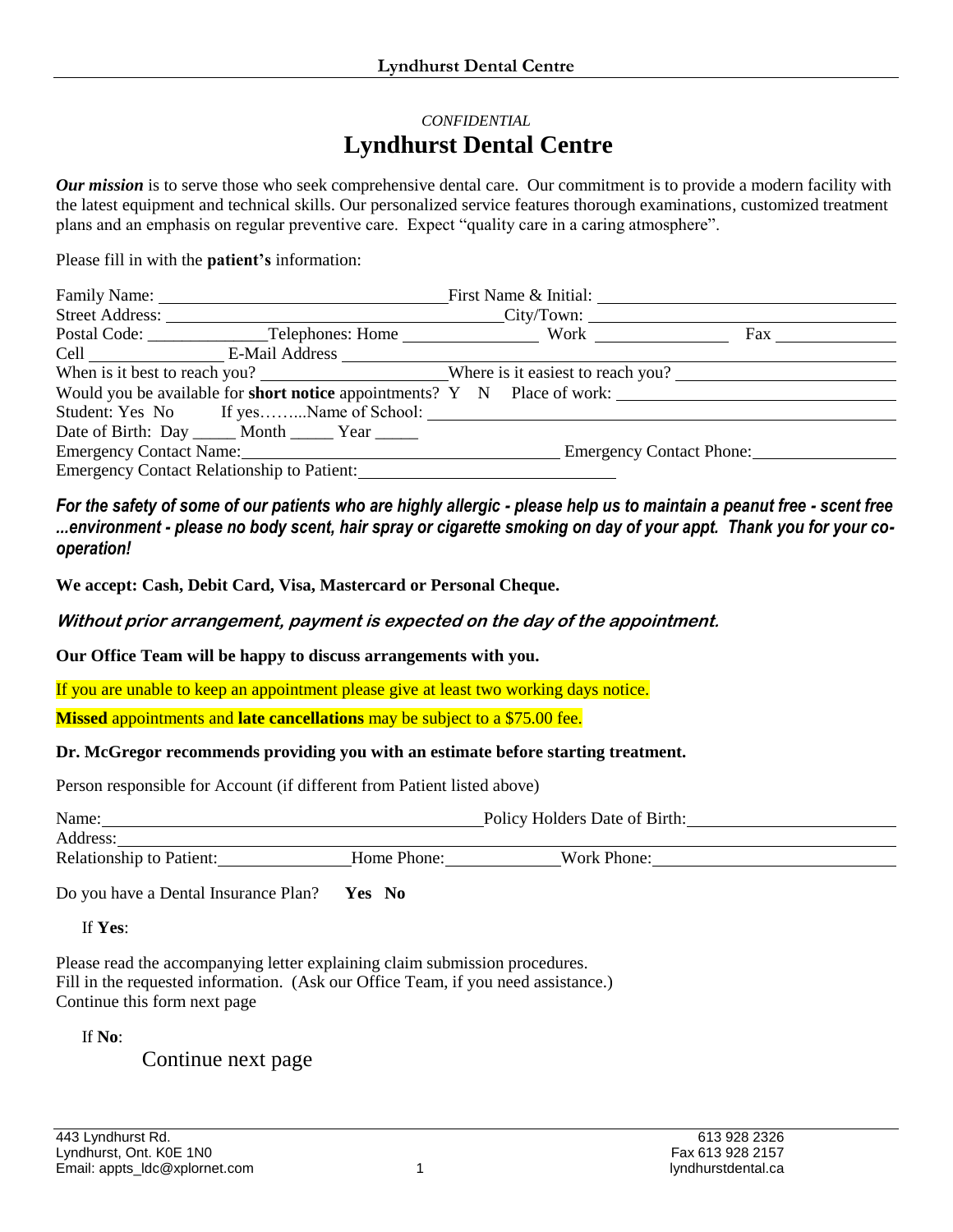We now need a fairly extensive **Medical History**

Why? Does it really relate to my teeth? Yes, it is all inter-related. We especially need to know if you are taking any medications or if you have any limiting physical conditions. You can count on being asked if there is any change in your medical condition each and every time you visit the office. **It is for your health!**

**Please circle yes or no**, and add any information you feel might be useful. Dr. McGregor will review your questionnaire with you.

| What is the main reason for coming to our office?                                                                        |            |                |
|--------------------------------------------------------------------------------------------------------------------------|------------|----------------|
|                                                                                                                          | Yes        | No.            |
|                                                                                                                          | Yes        | N <sub>0</sub> |
|                                                                                                                          | <b>Yes</b> | N <sub>0</sub> |
|                                                                                                                          | <b>Yes</b> | N <sub>0</sub> |
|                                                                                                                          | <b>Yes</b> | N <sub>0</sub> |
|                                                                                                                          | Yes        | No.            |
| If yes, please list type and date of treatment.                                                                          |            |                |
| Name & location of your family doctor                                                                                    |            |                |
|                                                                                                                          | Yes        | No.            |
| Please bring to your appointment, all prescriptions and over the counter medication here: (Vitamins, Herbals etc. are to |            |                |
| be listed on Page 3)                                                                                                     |            |                |

Are you allergic to (i.e. itching, rash, and swelling of hands, feet or eyes), or have you ever reacted adversely to any of the following: Aspirin Codeine Ibuprofen Tylenol Other pain pill not listed Penicillin Erythromycin Dalacin C Sulfa Drugs Other antibiotics not listed Local Anaesthetic General Anaesthetic IV Sedation Nitrous Oxide (Laughing gas) Tranquilizers/Sedatives Latex Allergy

Other medication/foods/substances not listed that have caused an allergic reaction:

| Have you ever had any excessive bleeding requiring special treatment? | Yes No     |              |
|-----------------------------------------------------------------------|------------|--------------|
|                                                                       | <b>Yes</b> | $N_{\Omega}$ |
|                                                                       | Yes.       | $N_{\Omega}$ |
|                                                                       | Yes.       | $N_{\Omega}$ |
|                                                                       | <b>Yes</b> | $N_{\Omega}$ |

## **Circle any of the following, which you have had or have at present.**

| Heart attack                    | Angina pains                  | Heart disease                                               | Angioplasty<br>Bypass surgery                                  |
|---------------------------------|-------------------------------|-------------------------------------------------------------|----------------------------------------------------------------|
| Other heart surgery             | Heart murmur                  | Mitral valve prolapse                                       | Artificial heart valve<br>Pacemaker                            |
| Rheumatic fever                 | Scarlet fever                 | High blood pressure                                         | Congenital heart condition                                     |
| Stroke/mini stroke              | Artificial joints (hip, knee) |                                                             | Asthma (inhalers                                               |
| Chronic bronchitis              | Cough                         | Emphysema                                                   | <b>Tuberculosis</b><br>Cortisone medication                    |
| Hay fever                       | Sinus problems                | Allergies/hives                                             | Allergy to bee, wasp, yellow jacket stings                     |
| Carry EpiPen Y N                | Kidney disease                | Liver disease                                               | Organ transplant                                               |
| <b>Ulcers</b>                   | Diabetes                      |                                                             |                                                                |
| <b>AIDS</b>                     | Hemophilia                    | Sickle Cell Anemia                                          | Anemia<br><b>Yellow Jaundice</b>                               |
| <b>Blood transfusion</b>        | Drug addiction                | Alcohol addiction                                           | Acid Reflux<br>AIDS positive serum                             |
|                                 |                               |                                                             |                                                                |
| Hepatitis A Hepatitis B (serum) |                               | Hepatitis C                                                 | Rheumatoid/Osteo arthritis                                     |
| Smoke cigarettes-how many       |                               | Chew tobacco-how much                                       |                                                                |
| Cold sores Genital herpes       |                               |                                                             | Venereal disease Yeast infection Epilepsy or seizures Fainting |
| spells Nervousness              |                               | Panic/Anxiety attacks Psychiatric treatment                 |                                                                |
|                                 |                               |                                                             | Radiation therapy                                              |
| Chemotherapy                    |                               | Do you attend the Cancer Clinic for follow up visits Yes No |                                                                |

j.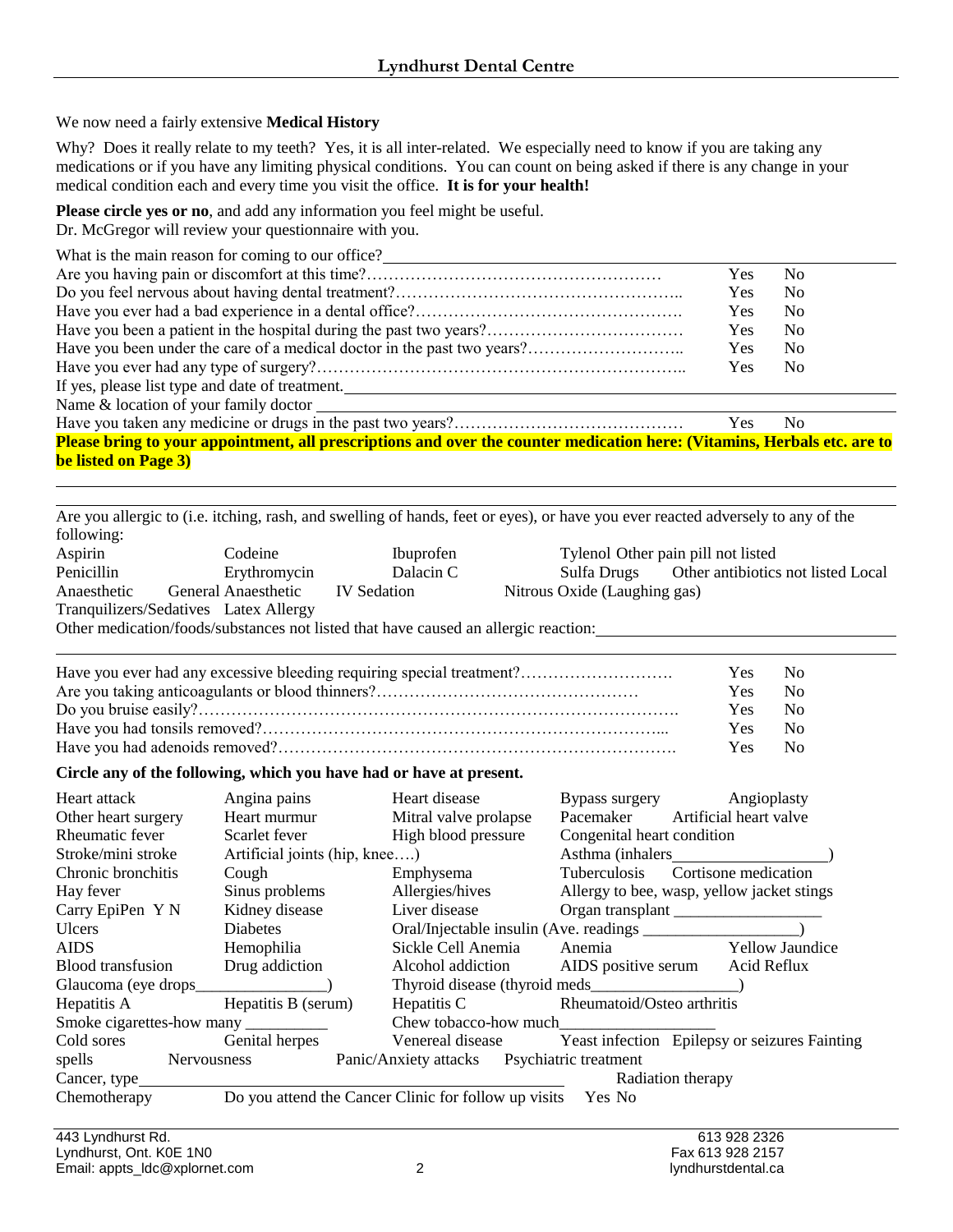| Any other medical conditions not listed above: | Yes<br><b>Yes</b><br>Yes. | No<br>N <sub>0</sub><br>N <sub>0</sub> |  |
|------------------------------------------------|---------------------------|----------------------------------------|--|
|                                                | Yes                       | No                                     |  |

|                                                                                                 |            | .              |
|-------------------------------------------------------------------------------------------------|------------|----------------|
| When you walk up stairs or take a walk, do you ever have to stop because of pain in your chest, |            |                |
|                                                                                                 | <b>Yes</b> | N <sub>0</sub> |
|                                                                                                 | Yes.       | N <sub>0</sub> |
|                                                                                                 | <b>Yes</b> | N <sub>0</sub> |
|                                                                                                 | <b>Yes</b> | No.            |
|                                                                                                 | Yes.       | N <sub>0</sub> |
|                                                                                                 | Yes        | No.            |
|                                                                                                 |            |                |

## *\*\*\*\*\*Antibiotics may reduce the effectiveness of birth control pills. If these are prescribed for you, you must use an alternate method of birth control during the remainder of your cycle\*\*\*\*\*\**

|                                                  | Yes        | N <sub>0</sub> |
|--------------------------------------------------|------------|----------------|
|                                                  | Yes.       | - No           |
|                                                  | Yes.       | - No           |
|                                                  | <b>Yes</b> | - No           |
|                                                  |            | $N_{\Omega}$   |
| If yes, please list names and dosage taken daily |            |                |

|                                                                                                                                                                                                                                        | Yes | N <sub>o</sub> |
|----------------------------------------------------------------------------------------------------------------------------------------------------------------------------------------------------------------------------------------|-----|----------------|
|                                                                                                                                                                                                                                        |     |                |
|                                                                                                                                                                                                                                        |     |                |
| What are you looking for in a dentist?<br><u> 1989 - Johann Barn, mars ar breithinn ar chuid ann an t-Alban ann an t-Alban ann an t-Alban ann an t-Alban a</u>                                                                         |     |                |
|                                                                                                                                                                                                                                        |     |                |
|                                                                                                                                                                                                                                        |     |                |
|                                                                                                                                                                                                                                        | Yes | N <sub>0</sub> |
|                                                                                                                                                                                                                                        | Yes | N <sub>0</sub> |
|                                                                                                                                                                                                                                        | Yes | N <sub>0</sub> |
| Is there something you would like to change/improve about your smile?<br>What?                                                                                                                                                         | Yes | N <sub>0</sub> |
|                                                                                                                                                                                                                                        | Yes | N <sub>o</sub> |
|                                                                                                                                                                                                                                        | Yes | N <sub>0</sub> |
|                                                                                                                                                                                                                                        | Yes | N <sub>0</sub> |
| How often?                                                                                                                                                                                                                             |     |                |
|                                                                                                                                                                                                                                        | Yes | N <sub>o</sub> |
|                                                                                                                                                                                                                                        |     |                |
|                                                                                                                                                                                                                                        | Yes | N <sub>o</sub> |
|                                                                                                                                                                                                                                        | Yes | N <sub>0</sub> |
|                                                                                                                                                                                                                                        | Yes | N <sub>0</sub> |
|                                                                                                                                                                                                                                        |     |                |
|                                                                                                                                                                                                                                        | Yes | N <sub>0</sub> |
| If yes, where (example, upper right back)?<br><u>Letting and the contract of the set of the set of the set of the set of the set of the set of the set of the set of the set of the set of the set of the set of the set of the se</u> |     |                |
|                                                                                                                                                                                                                                        | Yes | N <sub>0</sub> |
| If yes, does it contain alcohol? Yes No Not sure                                                                                                                                                                                       |     |                |
|                                                                                                                                                                                                                                        | Yes | N <sub>0</sub> |
| If yes, which one and how often?                                                                                                                                                                                                       |     |                |
| Do you use a manual or power toothbrush?<br><u>Letter and the substantial original</u> control of the substantial control of the substantial control of the substantial control of the substantial control of the substantial control  |     |                |
|                                                                                                                                                                                                                                        | Yes | N <sub>o</sub> |

j.